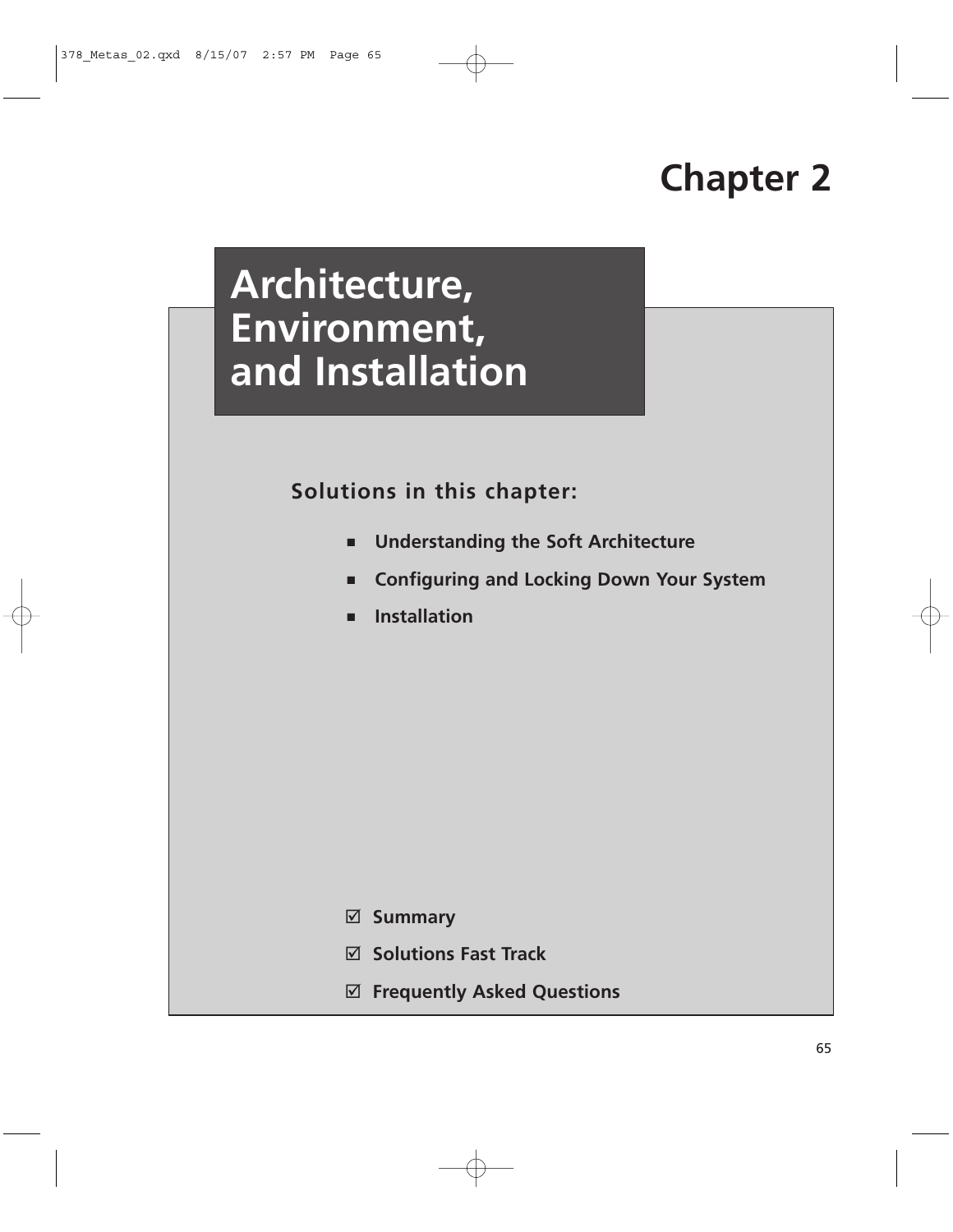## **Introduction**

Installing the Metasploit framework (MSF) is quite straightforward.The major difference for version 3.0 is the need to install Ruby and associated libraries, instead of Perl.

## **Understanding the Soft Architecture**

In this section we will discuss tools that you will need to set up your Metasploit environment.

## Wireshark

Wireshark (earlier known as Ethereal) is one of the most popular network sniffing and traffic analysis tools. Wireshark runs on Windows as well as a majority of UNIX variants including Linux, Solaris, FreeBSD, and so on. Source tarballs and binaries can be downloaded from www.wireshark.org.

## IDA

IDA is one of the most popular debugging tools for Windows. First, IDA Pro is a disassembler, in that it shows the assembly code of a binary (an executable or a dynamic link library [DLL]). It also comes with advanced features that try to make understanding the assembly code as easy as possible. Second, it is also a debugger, in that it allows the user to step through the binary file to determine the actual instructions being executed, and the sequence in which the execution occurs. IDA Pro is widely used for malware analysis and software vulnerability research, among other purposes. IDA Pro can be purchased at www.datarescue.com.

## UltraEdit

UltraEdit and EditPlus are powerful text editors and are specially designed for writing code. They support color-coded syntax highlighting for a variety of languages, including Perl and Ruby. UltraEdit can be purchased at www.ultraedit.com.

## Nmap/Nessus

Nmap and Nessus are the de facto tools for scanning your network prior to launching exploits. Now that Metasploit can integrate Nessus and Nmap outputs into its own database, and then use that to configure which exploits to run, you definitely need to ensure you have the latest and greatest versions of these software installed on your system.Also, Metasploit can launch Nmap from within the *msfconsole*.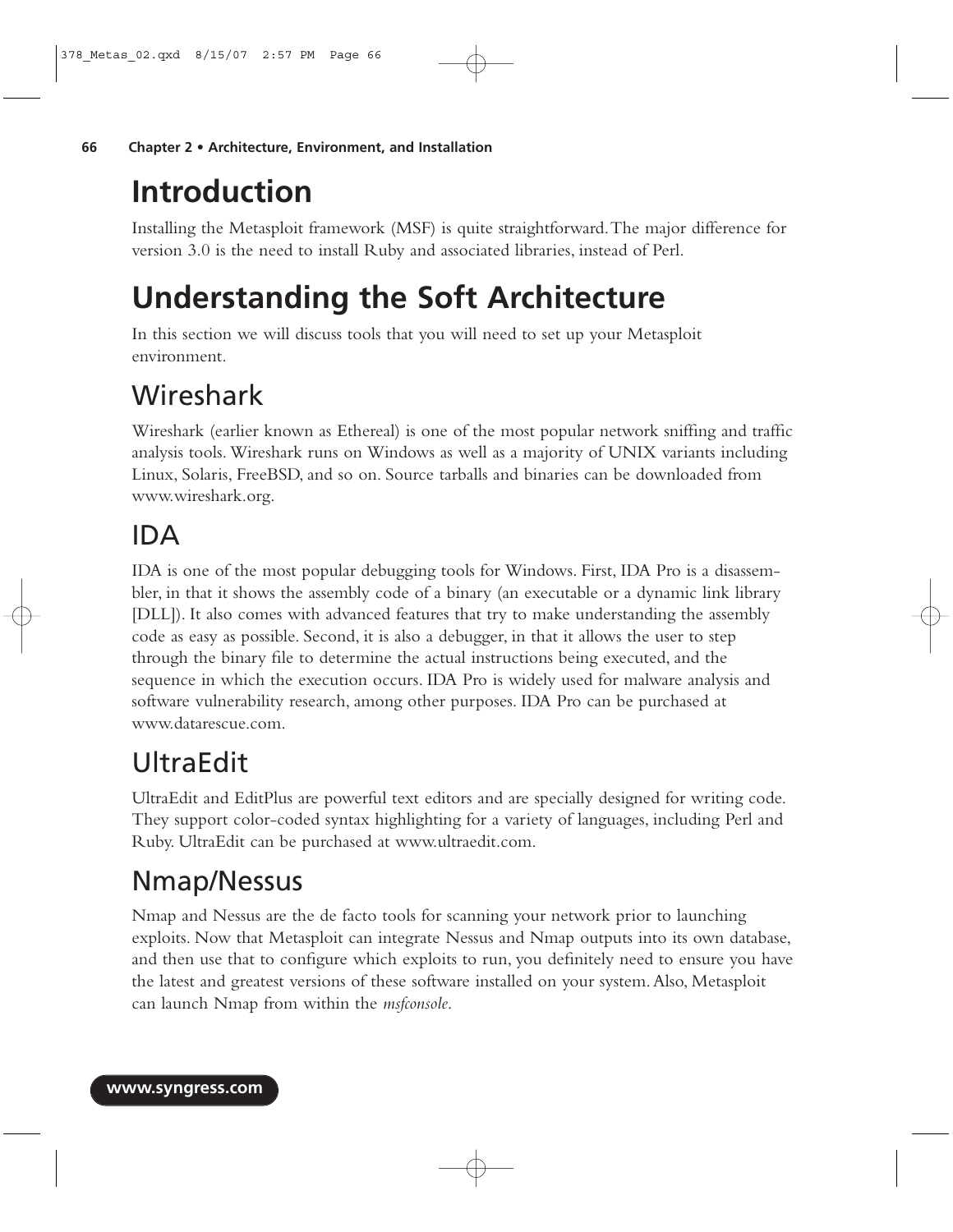Nmap can be downloaded from www.insecure.org, and Nessus can be downloaded from www.nessus.org. Nmap works for a number of platforms and even has a graphical user interface (GUI) version. Nessus runs in client-server mode.The client is used to select the targets, select the plugins to be used for the testing, manage the sessions, and generate reports. The server does all the hard work of running the tests against the selected targets and communicating the results back to the client.

## **Configuring and Locking Down Your System**

In this section, we will discuss steps for configuring and locking down your system.

### Patching the Operating System

Check whether the latest patches have been applied or not with the *up2date* command.This is a Red Hat patch-checking utility, and it also allows for automatic installation of the updated packages.

### Removing the Appropriate Services

It is recommended that the services that are not required be disabled.The following services may be removed:

- Network File System (NFS) and related services: autofs, nfs, nfsserver, nfslock
- Unused networking services: routed, gated, zebra, ratvf, snmpd, named, dhcpd, dhclient, dhrelay, nscd, smb
- Mail Services: sendmail, postfix
- Optional network and local services: ATD, LDAP, Kudzu, gpm, RHNSD, YPBIND, Apache, Quota, Quotad, Myself, and so on.
- Printing services: lpr, cups, lprng

For instance, it is required to disable sendmail, so the following command must be issued:

```
Linux#chkconfig –-levels 0123456 sendmail off
```
This ensures that the sendmail daemon is not started at any of the run levels when the server is rebooted next. But the sendmail service is currently running, and it must be stopped by issuing the command:

```
Linux#/etc/init.d/sendmail stop
```
Alternatively, services can also be disabled using the GUI, if it is available, by navigating to **Start | System Settings | Server Settings | Services**, as shown in Figure 2.1.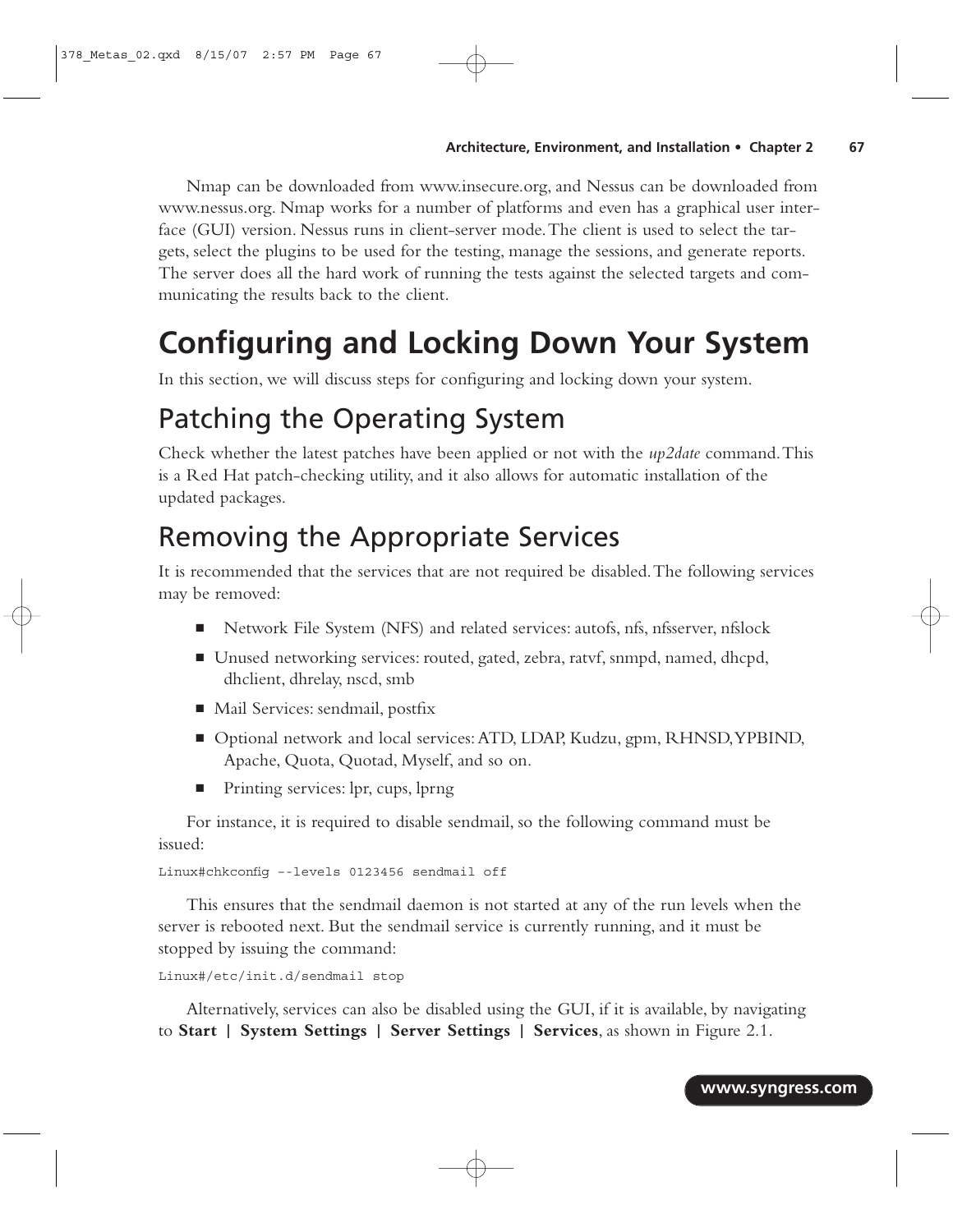**Figure 2.1** Using the GUI to Disable Services



### Removing Kernel Modules

The kernel is the heart of the Linux operating system. It is also highly configurable. During installation, the kernel parameters can be highly customized to ensure a minimal Linux installation. If the installation has already been done, the kernel can be modified using the *make xconfig* command.This command must be executed from the */usr/src/linux* directory. When this command is issued, the screen that appears shows the various drivers and components that have been chosen as part of the Linux installation, as shown in Figure 2.2.

It is strongly recommended to not install those drivers and components that are not absolutely required for the functionality of the server. It is necessary to have a complete list of the hardware components of the server to make an accurate list of components. For instance, it may not be necessary to install drivers for Universal Serial Bus (USB) support if the server's hardware does not contain any USB ports. Similarly, support for various file systems can be deselected if no purpose is served by these.A suggested list of features that can be disabled is given in Table 2.1.An important point to note here is that the requirement for such functionality is felt later; these drivers and components can always be added with a recompilation of the kernel.The good part is that if the new kernel compilation fails or malfunctions, the old kernel is still available, and it can be chosen when the LILO prompt appears during system boot-up.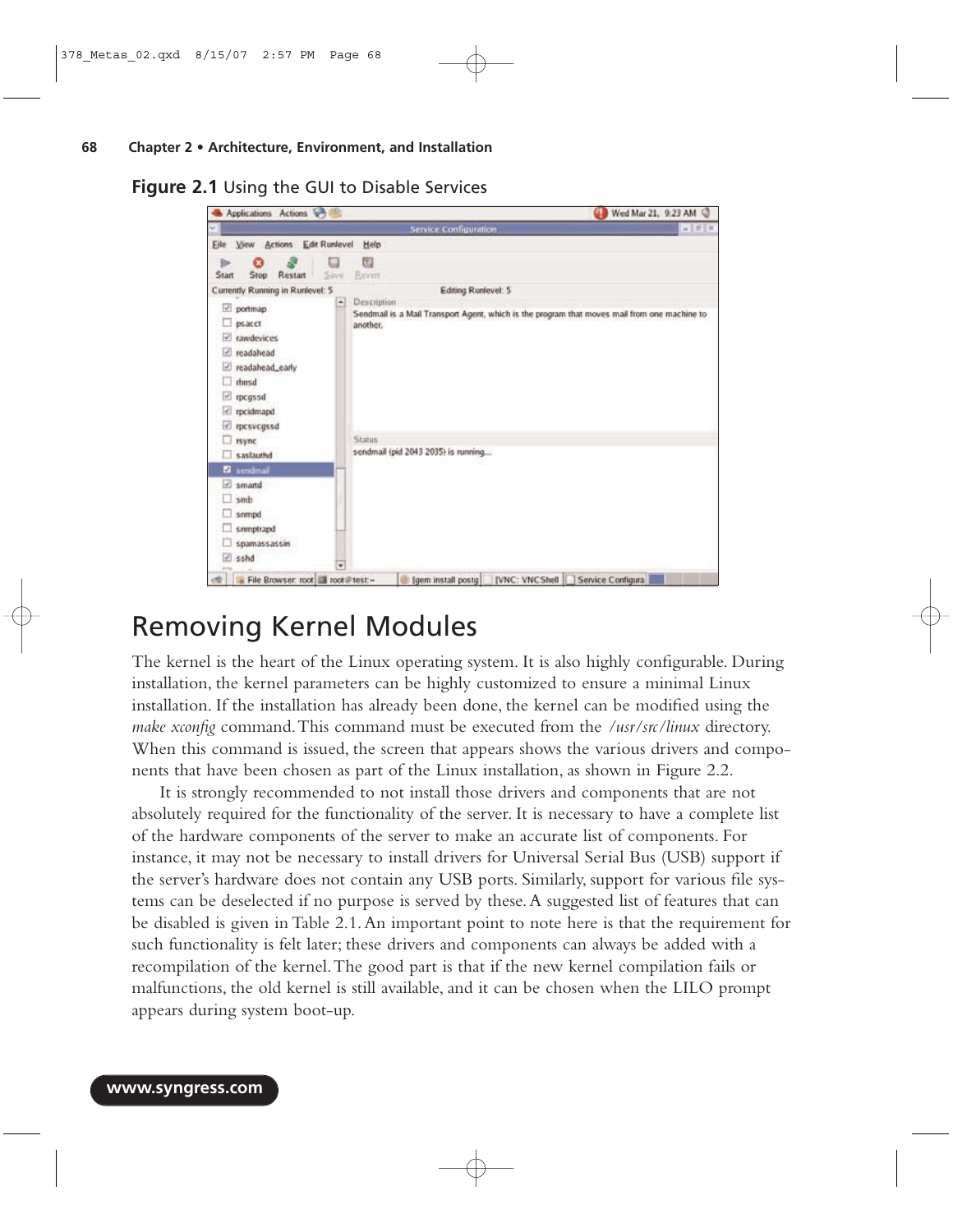#### **Figure 2.2** Linux Kernel Configuration

| Code maturity level options            | <b>Fusion MPT device support</b>            | Sound                               |
|----------------------------------------|---------------------------------------------|-------------------------------------|
| Loadable module support                | IEEE 1394 (FireWire) support (EXPERIMENTAL) | <b>USB</b> support                  |
| Processor type and features            | I2O device support                          | Additional device driver support    |
| <b>General setup</b>                   | Network device support                      | <b>Bluetooth support</b>            |
| <b>Memory Technology Devices (MTD)</b> | <b>Amateur Radio support</b>                | Profiling support                   |
| Parallel port support                  | IrDA (infrared) support                     | Kernel hacking                      |
| <b>Plug and Play configuration</b>     | ISDN subsystem                              | <b>Library routines</b>             |
| <b>Block devices</b>                   | Old CD-ROM drivers (not SCSI, not IDE)      |                                     |
| Multi-device support (RAID and LVM)    | Input core support                          |                                     |
| Cryptography support (CryptoAPI)       | <b>Character devices</b>                    |                                     |
| <b>Networking options</b>              | <b>Multimedia devices</b>                   | Save and Exit                       |
| <b>Telephony Support</b>               | Crypto Hardware support                     | <b>Quit Without Saving</b>          |
| ATA/IDE/MFM/RLL support                | File systems                                | <b>Load Configuration from File</b> |
| <b>SCSI</b> support                    | <b>Console drivers</b>                      | <b>Store Configuration to File</b>  |

#### **Table 2.1** Kernel Features That May Be Disabled

| <b>Kennel Feature</b>                 | <b>Description</b>                                                                                                                                                                                      |
|---------------------------------------|---------------------------------------------------------------------------------------------------------------------------------------------------------------------------------------------------------|
| Code maturity level options           | Set Prompt for development and/or incomplete<br>$code/drivers = n$                                                                                                                                      |
| General setup                         | Set Process accounting $= y$ (needed for system<br>monitoring) support for a out binaries $= n$                                                                                                         |
| Binary emulations of<br>other systems | Set all items that are not used to n                                                                                                                                                                    |
| <b>Block devices</b>                  | Port IDE device support $= n$                                                                                                                                                                           |
| Networking options                    | Set Internet Protocol (IP): multicasting, IP:<br>advanced router, and wide area network<br>(WAN) router to n. Set all unused protocols to<br>n: IPX, Appletalk, Decnet, all experimental pro-<br>tocols |
| Network device support                | Set PLIP, PPP, and SLIP to n                                                                                                                                                                            |
| IrDA (infrared) support               | Set the main item to n if IR port is not used                                                                                                                                                           |

**Continued**

**www.syngress.com**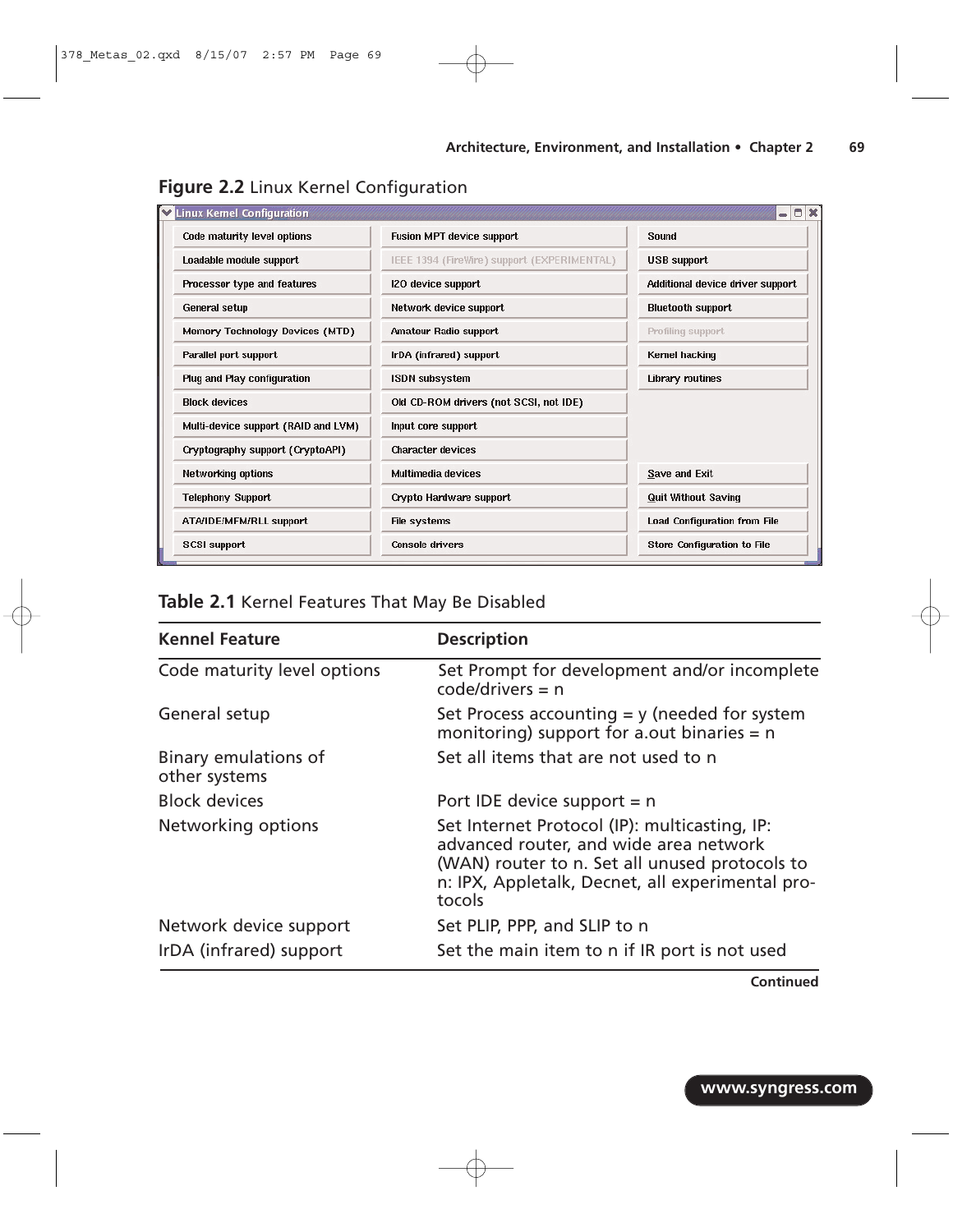| <b>Kennel Feature</b>                 | <b>Description</b>                                                                                                                                                   |
|---------------------------------------|----------------------------------------------------------------------------------------------------------------------------------------------------------------------|
| File systems                          | Set all unused file system types to n. Likely can-<br>didates include: ADFS, Amiga FFS, BFS,<br>UMSDOC, EFS, JFFS, JFS, NTFS, OS/2, QNX2.                            |
| File systems-Network s<br>file system | Set all unused types to n: Coda, NFS, SMB, NCP<br>If NFS is used, enable NFSv3 support, and<br>enable server support only if the system will<br>export file systems. |
| Kernel hacking                        | Set debugging $= n$                                                                                                                                                  |

#### **Table 2.1 continued** Kernel Features That May Be Disabled

After the configuration is done, the kernel must be recompiled and installed.

#### Security of the root Account

Linux has the super user called *root*.This account has maximum privileges on the system, and can do just about anything. Most attackers will put all their efforts in trying to gain access to the root account.The Linux operating system is structured in such a way that a lot of the normal day-to-day tasks can be carried out as an ordinary user. Metasploit does not require root privileges to be installed or run.

The tendency to log in as root must be strongly discouraged.Administrators must have their own accounts and must log in to the system using these accounts. Whenever root privileges are required, the administrator must execute the *su* command and enter the password for root.This helps in maintaining accountability when there might be multiple system administrators for a given system.Additionally, the use of *sudo* is strongly recommended. Other measures to keep in mind as far as the root account is concerned are:

- The root account must be used only to carry out tasks that very specifically need to be carried out as root.
- The root account must never be used to execute the *rlogin/rsh/rexec* suite of commands.These commands can be easily exploited. Ensure that a *.rhosts* file does not exist for root.
- The */etc/securetty* file contains the list of terminals that root can log in from. The default setting on Red Hat Linux is to set it to virtual consoles (*vtys*).This ensures that root can log in only from the console, and not from a remote terminal. Ensure that no other entries are added here.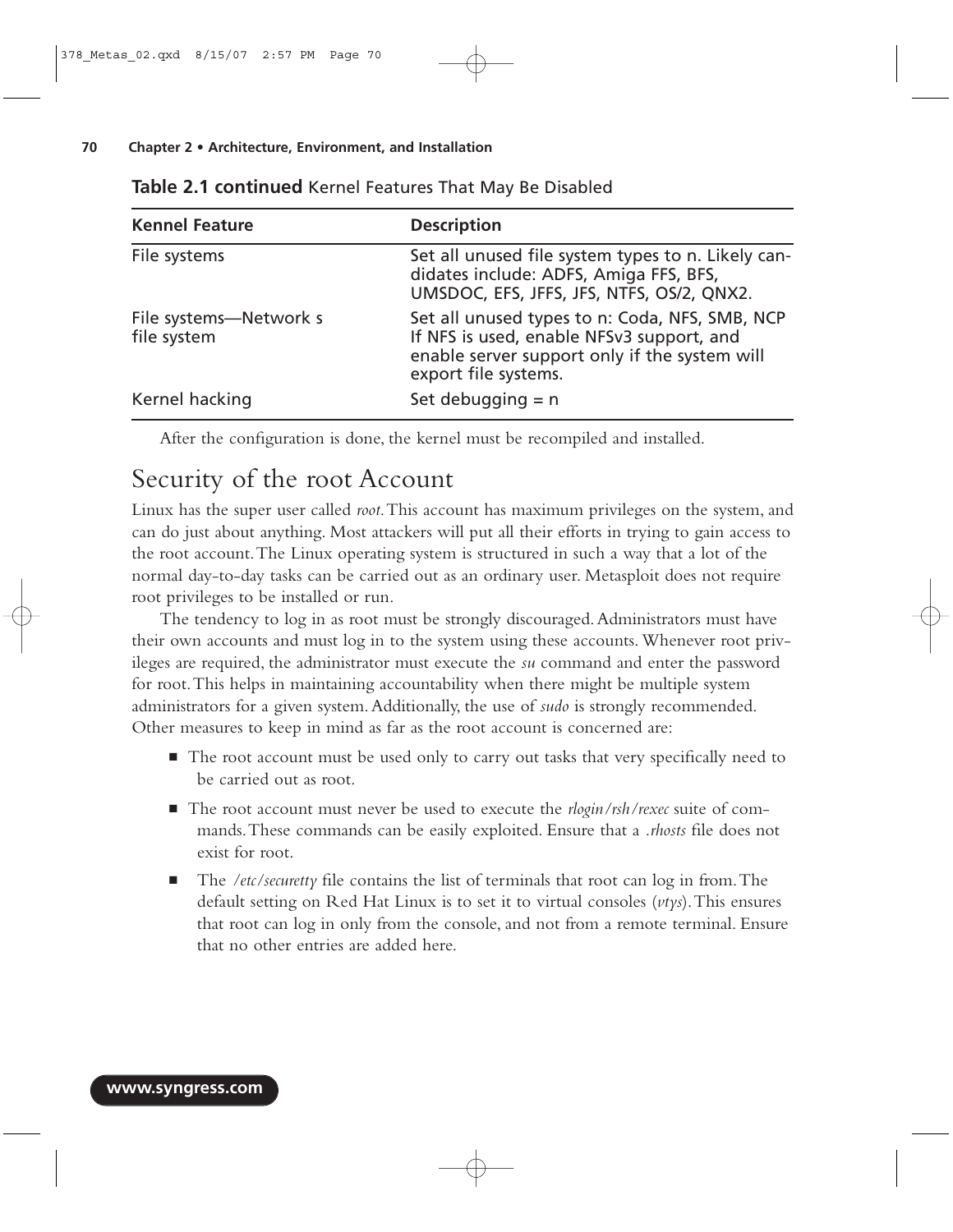## **Installation**

Now we will show you how to install Metasploit on various operating systems.

### Supported Operating Systems

Metasploit works on a wide variety of operating systems, including Windows 2000/XP/2003, Linux, OpenBSD, FreeBSD, and Mac OS X. For Windows, Metasploit requires Cygwin to be installed, and the framework installer comes with a built-in Cygwin installer.

### A Complete Step-by-Step Walkthrough of the Installation

The first thing you need to decide is whether you want to run Metasploit on Windows or on a UNIX platform. Incidentally, the majority of Metasploit downloads are for the Windows version. Once you have chosen your platform, download the relevant installation package from the Metasploit Web site. For Windows, you have the option of downloading Metasploit with a built-in Cygwin installer, or just the Metasploit package itself. For UNIX/Linux, the download is a straightforward tar zipped (.*tgz*) file.

The Windows installation is simply a matter of choosing your installation directory and clicking the **Next** buttons as they appear on screen.At one stage, the installer would ask you to scroll through the Metasploit License agreement, and type in **yes** to continue onto the next stage.

The UNIX/Linux installation requires you to untar and unzip the file to the folder where you want to run Metasploit from. It is not required for Metasploit to be installed as the *root* user, and you can do the installation under a regular user ID.

### Understanding Environment Variables and Considerations

Here are some points about installing Metasploit on UNIX and Windows.

#### UNIX Installation

First, let's discuss a UNIX installation of Metasploit.

#### *Linux (Red Hat-Based Examples)*

Once you have downloaded the tar-zipped file from the Metasploit Web site, simply run the *tar –zxvf <installer\_filename>* command.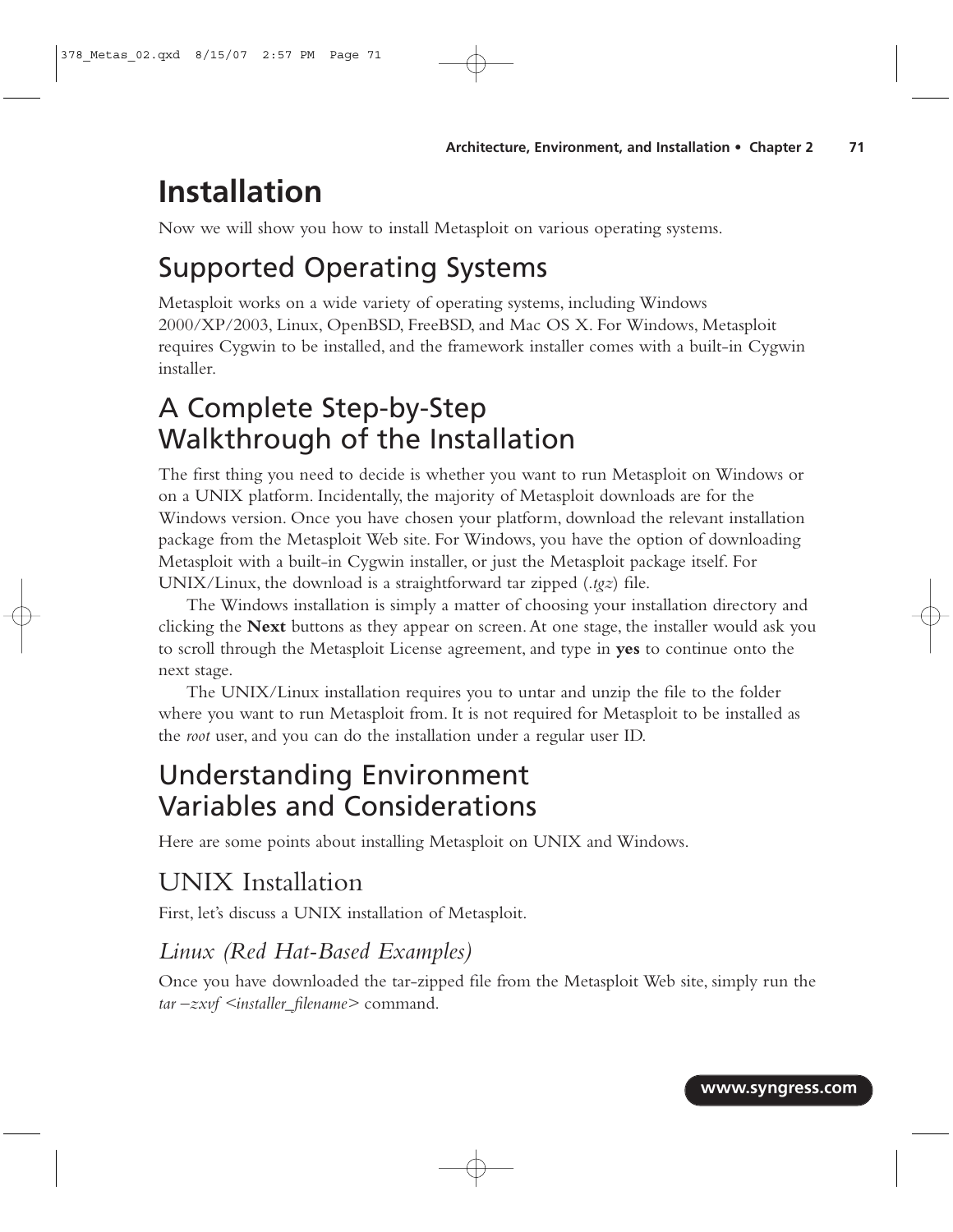You will need to make sure that you have the Ruby package installed.This is the default on most Red Hat systems, but in case it is missing, you can add it from the installation CD or download the Red Hat Package Manager (RPM) from the Red Hat Web site.

The Framework supports various relational databases.The current list of supported databases includes PostgreSQL, SQLite2, and SQLite3. In order to enable database support, you first need to install the RubyGems (www.rubygems.org/) package.To build the package, run the *emerge rubygems* command. Verify that the *gem* command is in your path.

Next you will need to install ActiveRecord and the Ruby database driver for your selected database, say PostgreSQL.This is done through the *gem install activerecord* and *gem install postgres* commands, respectively.

#### Windows Installation

Now let's discuss a Windows installation of Metasploit.

#### *Using the Binary*

Windows installers come in two flavors—with Cygwin and without Cygwin. We look at the example of installing it with Cygwin support. Launching the installer begins the extraction of the files into the specified directory, as shown in Figure 2.3

#### **Figure 2.3** Installing the Framework on Windows

| Installing                                                                                                                                          |                                                                                                                                                                                                                                                                                                                                                                                                                                       |  |
|-----------------------------------------------------------------------------------------------------------------------------------------------------|---------------------------------------------------------------------------------------------------------------------------------------------------------------------------------------------------------------------------------------------------------------------------------------------------------------------------------------------------------------------------------------------------------------------------------------|--|
| Please wait while Metasploit Framework 3.0 is being installed.                                                                                      |                                                                                                                                                                                                                                                                                                                                                                                                                                       |  |
| Extract: ext server stdapi.dll                                                                                                                      |                                                                                                                                                                                                                                                                                                                                                                                                                                       |  |
|                                                                                                                                                     |                                                                                                                                                                                                                                                                                                                                                                                                                                       |  |
| Extract: format<br>Extract: google_proxystylesheet.xml.svn-base                                                                                     | Output folder: C:\Program Files\Metasploit\Framework3\framework\data\exploits\.sv<br>Output folder: C:\Program Files\Metasploit\Framework3\framework\data\exploits\.sv<br>Output folder: C:\Program Files\Metasploit\Framework3\framework\data\exploits\.sv<br>Output folder: C:\Program Files\Metasploit\Framework3\framework\data\exploits\.sv<br>Output folder: C:\Program Files\Metasploit\Framework3\framework\data\exploits\.sv |  |
| Output folder: C:\Program Files\Metasploit\Framework3\framework\data\exploits\.sv<br>Extract: ext_server_priv.dll<br>Extract: ext_server_stdapi.dll | Output folder: C:\Program Files\Metasploit\Framework3\framework\data\exploits\.sv<br>Output folder: C:\Program Files\Metasploit\Framework3\framework\data\meterpreter                                                                                                                                                                                                                                                                 |  |
| Nullsoft Install System v2.18                                                                                                                       |                                                                                                                                                                                                                                                                                                                                                                                                                                       |  |

Upon successful extraction and installation, the *msfconsole* can be launched from within the folder where Metasploit is installed. However, currently, Windows is only partially sup-

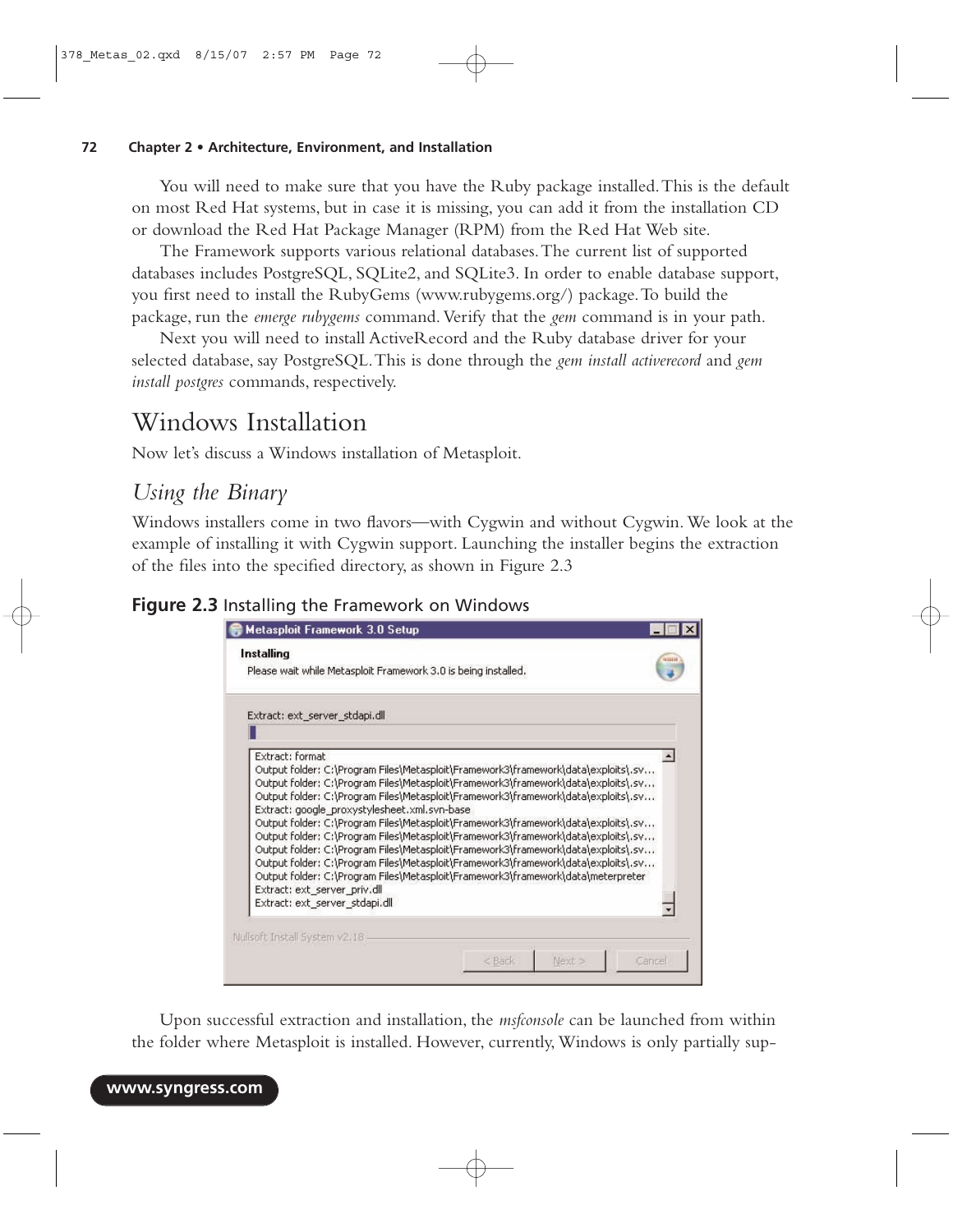ported as a platform, and the recommended way of using the *msfconsole* is through the *msfweb* interface, as shown in Figure 2.4.





### Updating Metasploit

Updating Metasploit is a breeze. On Windows, you simply need to navigate to **Start | Programs | Metasploit | MSF Update**, as shown in Figure 2.5.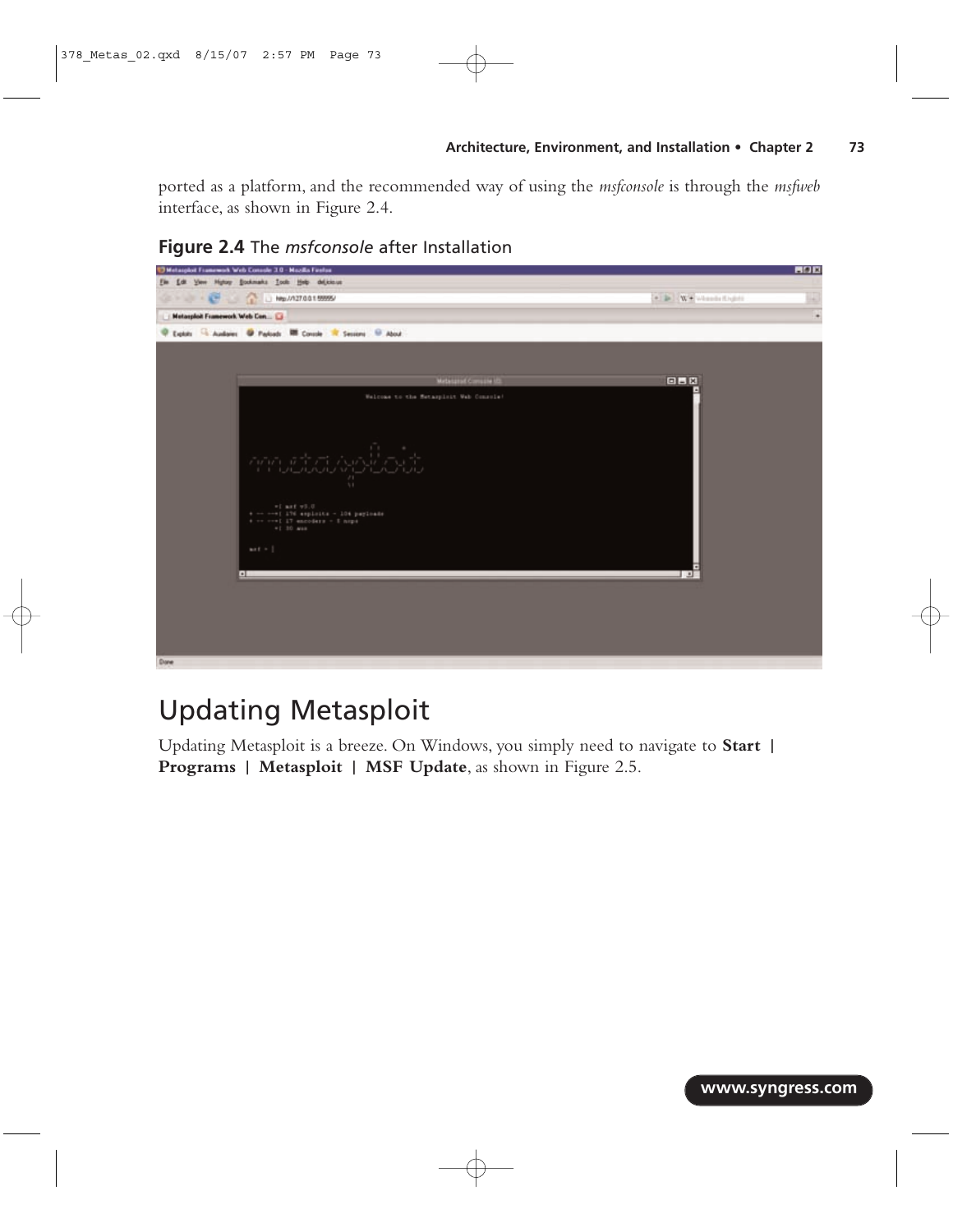**Figure 2.5** Updating the Framework



On UNIX, you need to first install the Subversion client by downloading it from http://subversion.tigris.org/project\_packages.html. Ensure that when installing Subversion from the tarball, you provide the *—with-ssl* switch to the *./configure* command. Once installed, simply issue the *svn checkout* command (for the first time), and then the *svn update* command every time you wish to update the framework.

### Adding New Modules

New payloads, encoders, exploits, and NOP generators can be added to the framework either by running the update commands as explained above, or by developing the module in Ruby as per the framework requirements, and then simply dropping the file into the appropriate folder.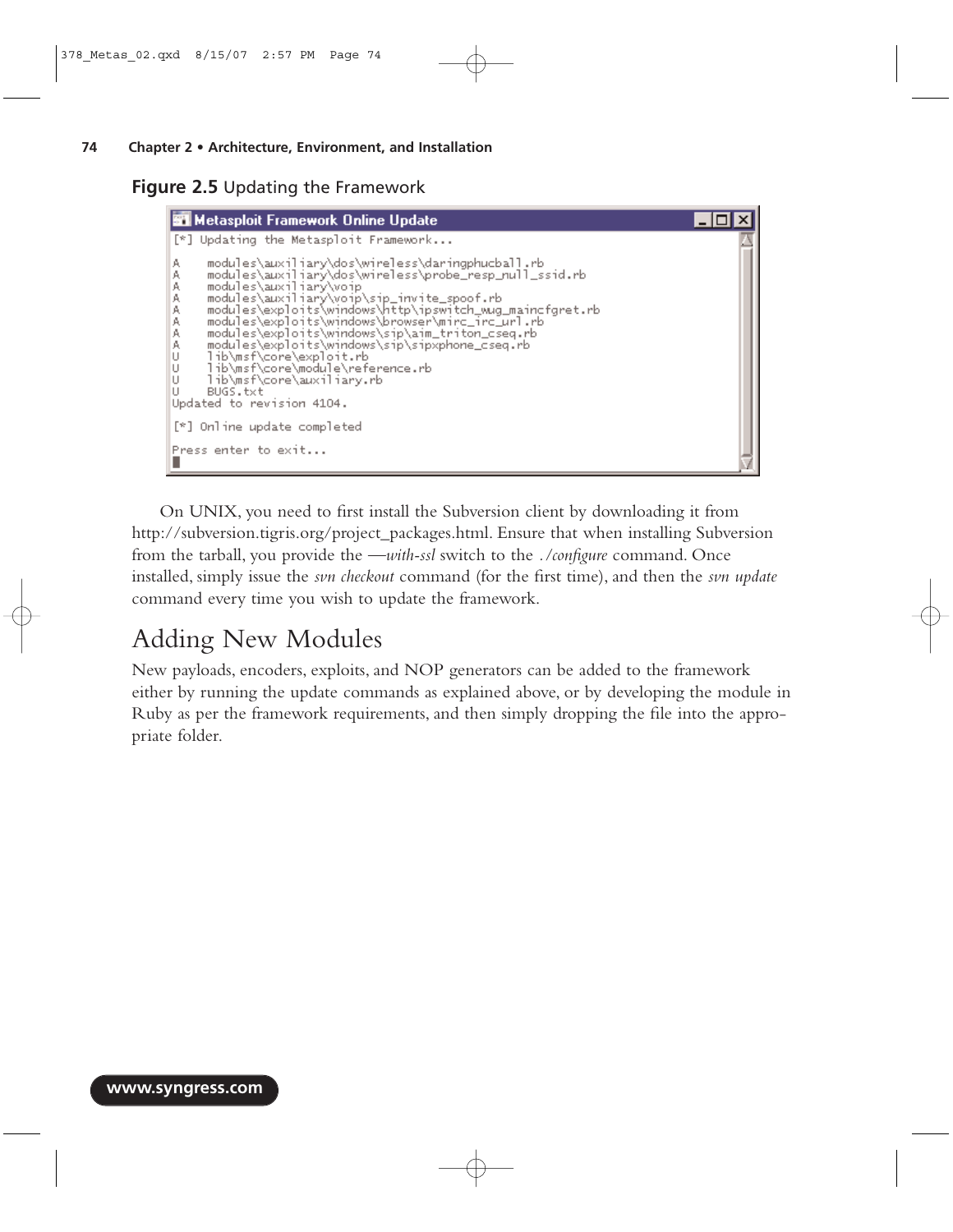## **Summary**

Installing and getting started with the MSF simply requires you to download the right package. In the case of Linux, this is done by unpacking it, and in the case of Windows, this is done by clicking on **Next** when prompted. Make sure that you have hardened your system prior to installing the framework.

## **Solutions Fast Track**

#### Understanding the Soft Architecture

- $\boxtimes$  Make sure you have the tools complementary to Metasploit, including port scanners such as Nmap, vulnerability scanners such as Nessus, sniffers such as Wireshark, Windows debuggers and disassemblers such as IDA Pro or SoftIce, and code editors such as UltraEdit or EditPlus.
- $\boxtimes$  Harden your operating system by following standard security configuration steps such as applying patches and service packs, removing unnecessary services, removing unnecessary software, adding only the necessary users and groups, and avoiding the use of the root login as much as is possible.

### Configuring and Locking Down Your System

- You should check whether the latest patches have been applied or not with the up2date command.
- $\boxtimes$  It is recommended that the services that are not required be disabled.
- $\boxtimes$  The tendency to log in as root must be strongly discouraged. Administrators must have their own accounts and must log in to the system using these accounts.

#### Installation

- $\boxtimes$  Metasploit works on a wide variety of operating systems such as Windows 2000/2003/XP, Linux, BSD, and Mac OS X.
- $\boxtimes$  For the Windows installer you can either have your own Cygwin environment installed, or use the package that contains the built-in Cygwin installer.
- Linux requires Ruby and associated libraries and packages to be installed. Ruby usually is present on most default Linux installations.